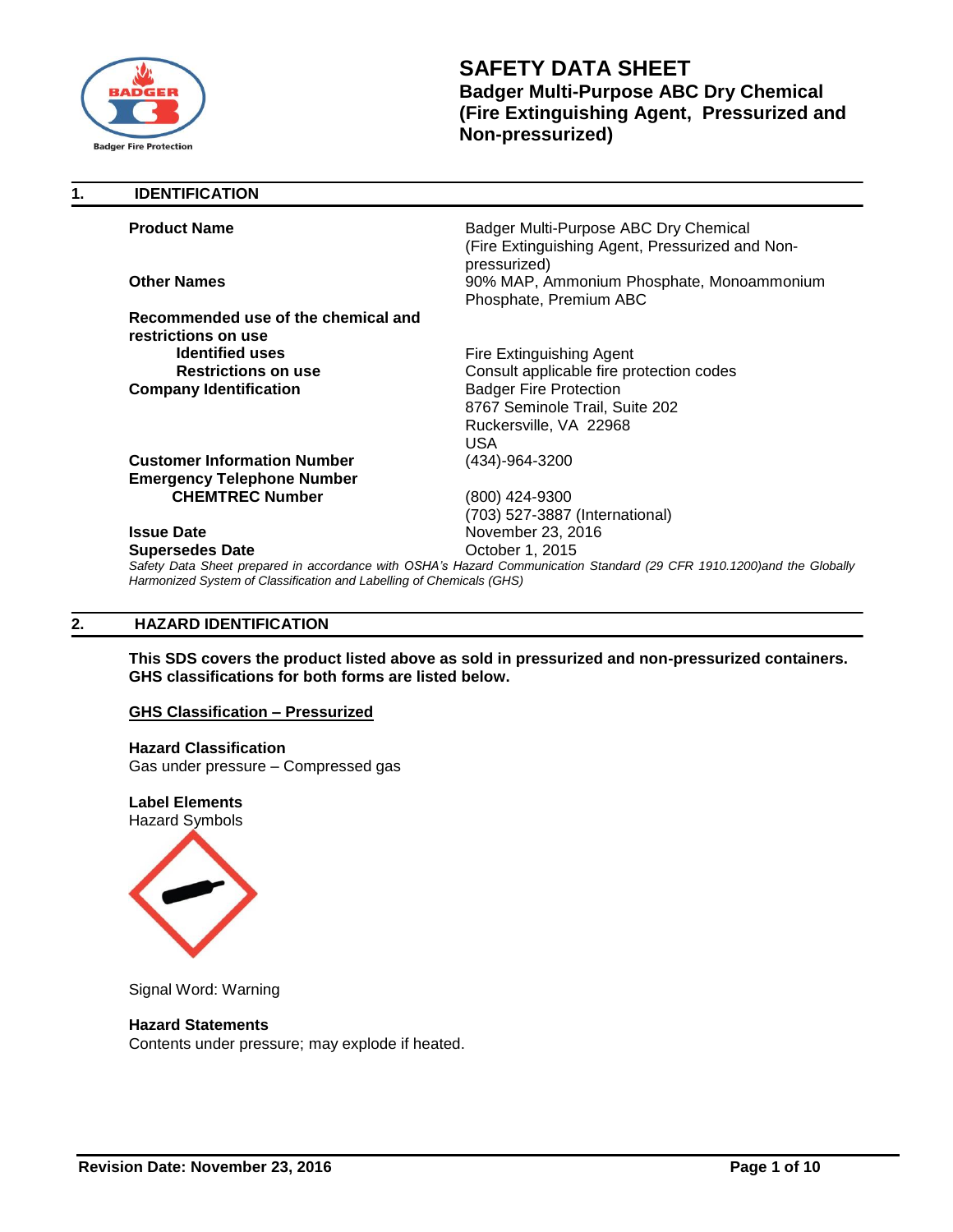

# **2. HAZARD IDENTIFICATION**

**Precautionary Statements Prevention** None **Response** None **Storage** Protect from sunlight. Store in well-ventilated place. **Disposal** None

#### **GHS Classification: Non - pressurized**

#### **Hazard Classification**

This product is classified as not hazardous in accordance with the Globally Harmonized System of Classification and Labelling (GHS).

# **Label Elements**

Hazard Symbols None

Signal Word: None

#### **Hazard Statements**  None

# **Precautionary Statements**

**Prevention** None **Response** None **Storage** None **Disposal** None

# **Other Hazards**

Mica may contain small quantities of quartz (crystalline silica) as an impurity. Prolonged exposure to respirable crystalline silica dust at concentrations exceeding the occupational exposure limits may increase the risk of developing a disabling lung disease known as silicosis. IARC found limited evidence for pulmonary carcinogenicity of crystalline silica in humans.

# **Specific Concentration Limits**

The values listed below represent the percentages of ingredients of unknown toxicity.

| Acute oral toxicity       | $< 10\%$ |
|---------------------------|----------|
| Acute dermal toxicity     | $< 10\%$ |
| Acute inhalation toxicity | $< 10\%$ |
| Acute aquatic toxicity    | $< 10\%$ |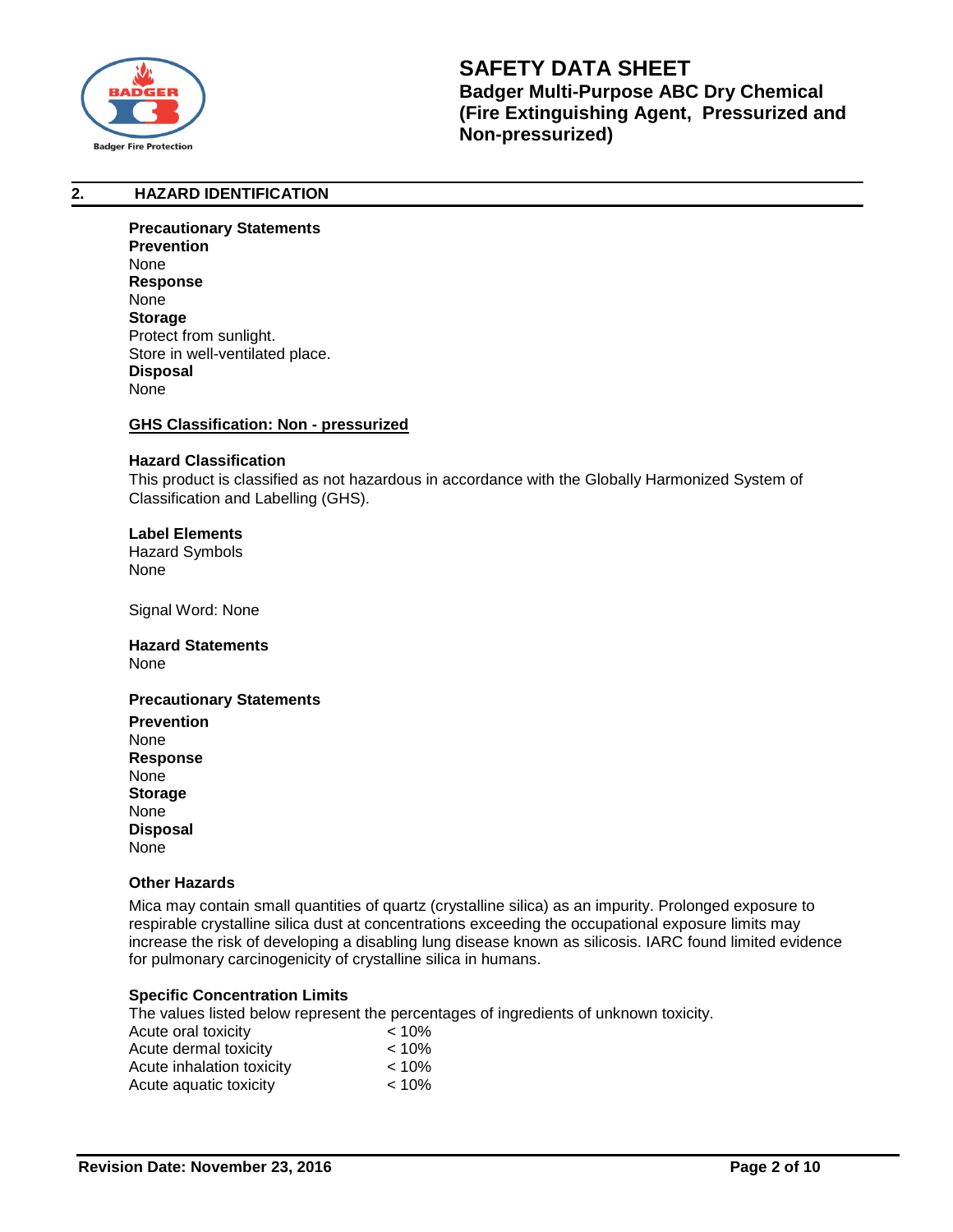

# **3. COMPOSITION/INFORMATION ON INGREDIENTS**

This product is a mixture.

| <b>Component</b>       | <b>CAS Number</b> | <b>Concentration</b> |
|------------------------|-------------------|----------------------|
| Monoammonium Phosphate | 7722-76-1         | $85 - 95\%$          |
| Mica                   | 12001-26-2        | $< 5\%$              |
| Clav                   | 1332-58-7         | $< 5\%$              |
| Amorphous Silica       | 7631-86-9         | $< 5\%$              |
| Dye                    | ΝA                | $< 1\%$              |

**Note: Pressurized product uses nitrogen, carbon dioxide or compressed air as the expellant.**

# **4. FIRST- AID MEASURES**

# **Description of necessary first-aid measures**

#### **Eyes**

Immediately flood the eye with plenty of water for at least 15 minutes, holding the eye open. Obtain medical attention if soreness or redness persists.

# **Skin**

Wash skin thoroughly with soap and water. Obtain medical attention if irritation persists.

#### **Ingestion**

Dilute by drinking large quantities of water and obtain medical attention.

#### **Inhalation**

Move victim to fresh air. Obtain medical attention immediately for any breathing difficulty.

# **Most important symptoms/effects, acute and delayed**

Aside from the information found under Description of necessary first aid measures (above) and Indication of immediate medical attention and special treatment needed, no additional symptoms and effects are anticipated.

#### **Indication of immediate medical attention and special treatment needed**

**Notes to Physicians**

Treat symptomatically.

# **5. FIRE - FIGHTING MEASURES**

# **Suitable Extinguishing Media**

This preparation is used as an extinguishing agent and therefore is not a problem when trying to control a fire. Use extinguishing agent appropriate to other materials involved. Keep pressurized containers and surroundings cool with water spray as they may rupture or burst in the heat of a fire.

# **Specific hazards arising from the chemical**

Pressurized containers may explode in heat of fire.

# **Special Protective Actions for Fire-Fighters**

Wear full protective clothing and self-contained breathing apparatus as appropriate for specific fire conditions.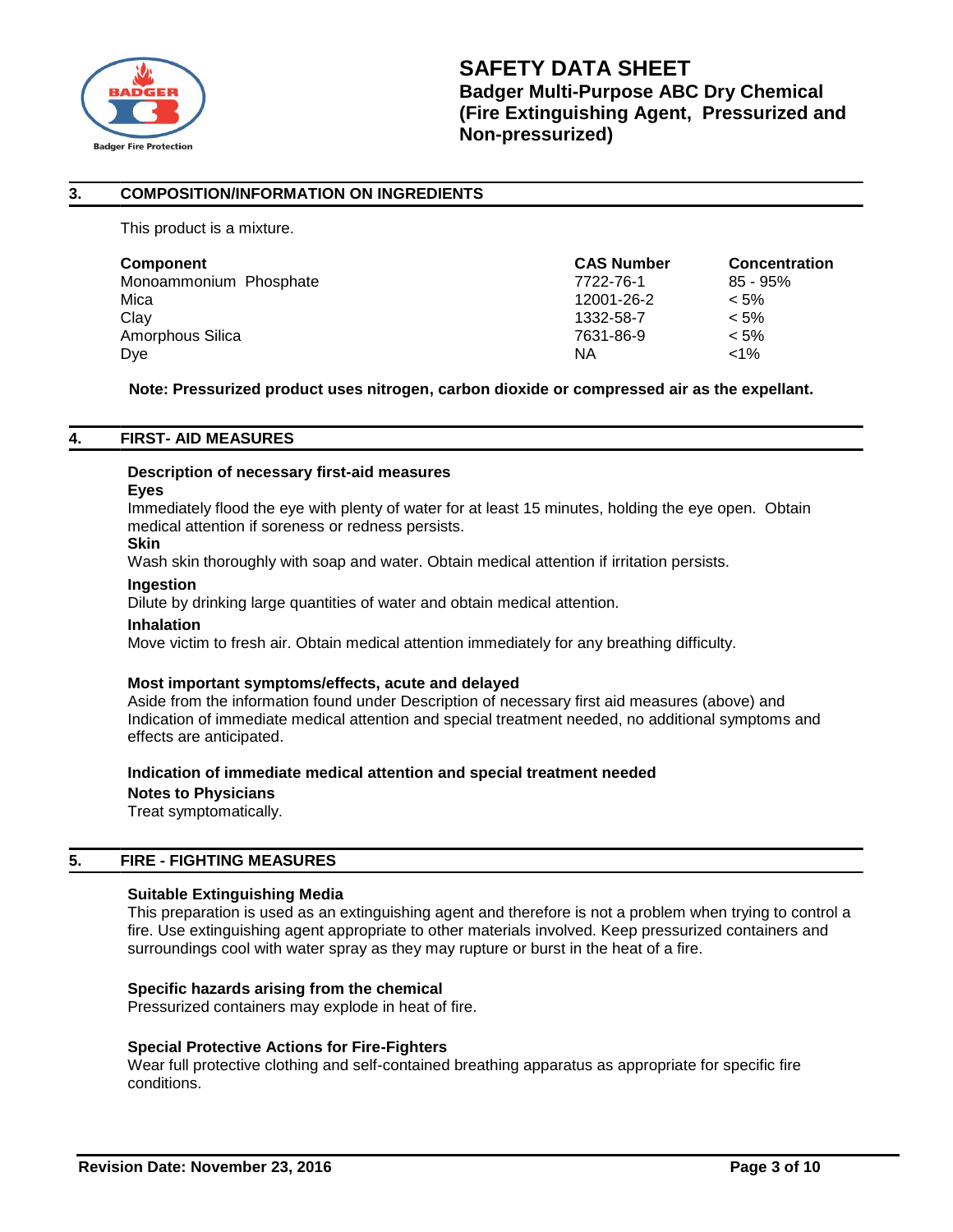

# **6. ACCIDENTAL RELEASE MEASURES**

# **Personal precautions, protective equipment and emergency procedures**

Wear appropriate protective clothing. Prevent skin and eye contact. Remove leaking container to a safe place. Ventilate the area.

#### **Environmental Precautions**

Prevent large quantities of the material from entering drains or watercourses.

#### **Methods and materials for containment and cleaning up**

Sweep up or vacuum and transfer into suitable containers for recovery or disposal.

# **7. HANDLING AND STORAGE**

#### **Precautions for safe handling**

Wear appropriate protective clothing. Prevent skin and eye contact.

#### **Conditions for safe storage**

Pressurized containers should be properly stored and secured to prevent falling or being knocked over. Do not drag, slide or roll pressurized containers. Do not drop pressurized containers or permit them to strike against each other. Never apply flame or localized heat directly to any part of the pressurized or plastic container. Store pressurized and plastic containers away from high heat sources. Storage area should be: - cool - dry - well ventilated - under cover - out of direct sunlight

# **8. EXPOSURE CONTROLS/PERSONAL PROTECTION**

#### **Control parameters**

Exposure limits are listed below, if they exist.

#### **Mica**

ACGIH TLV: 3 mg/m<sup>3</sup> TWA, measured as respirable fraction of the aerosol. OSHA PEL**:** 20 mppcf, <1% crystalline silica **Clay as Kaolin, Respirable Fraction** ACGIH TLV: 2 mg/m<sup>3</sup> TWA OSHA PEL: 15 mg/m<sup>3</sup> TWA, total dust 5 mg/m<sup>3</sup> TWA, respirable fraction **Nuisance Dust Limit**

OSHA PEL: 50 mppcf or 15 mg/m<sup>3</sup> TWA, total dust 15 mppcf or 5 mg/m<sup>3</sup> TWA, respirable fraction

# **Appropriate engineering controls**

Use with adequate ventilation. If this product is used in a pressurized system, there should be local procedures for the selection, training, inspection and maintenance of this equipment. When used in large volumes, use local exhaust ventilation.

# **Individual protection measures**

# **Respiratory Protection**

Not normally required. Use dust mask where dustiness is prevalent, or TLV is exceeded. In oxygen deficient atmospheres, use a self-contained breathing apparatus, as an air purifying respirator will not provide protection.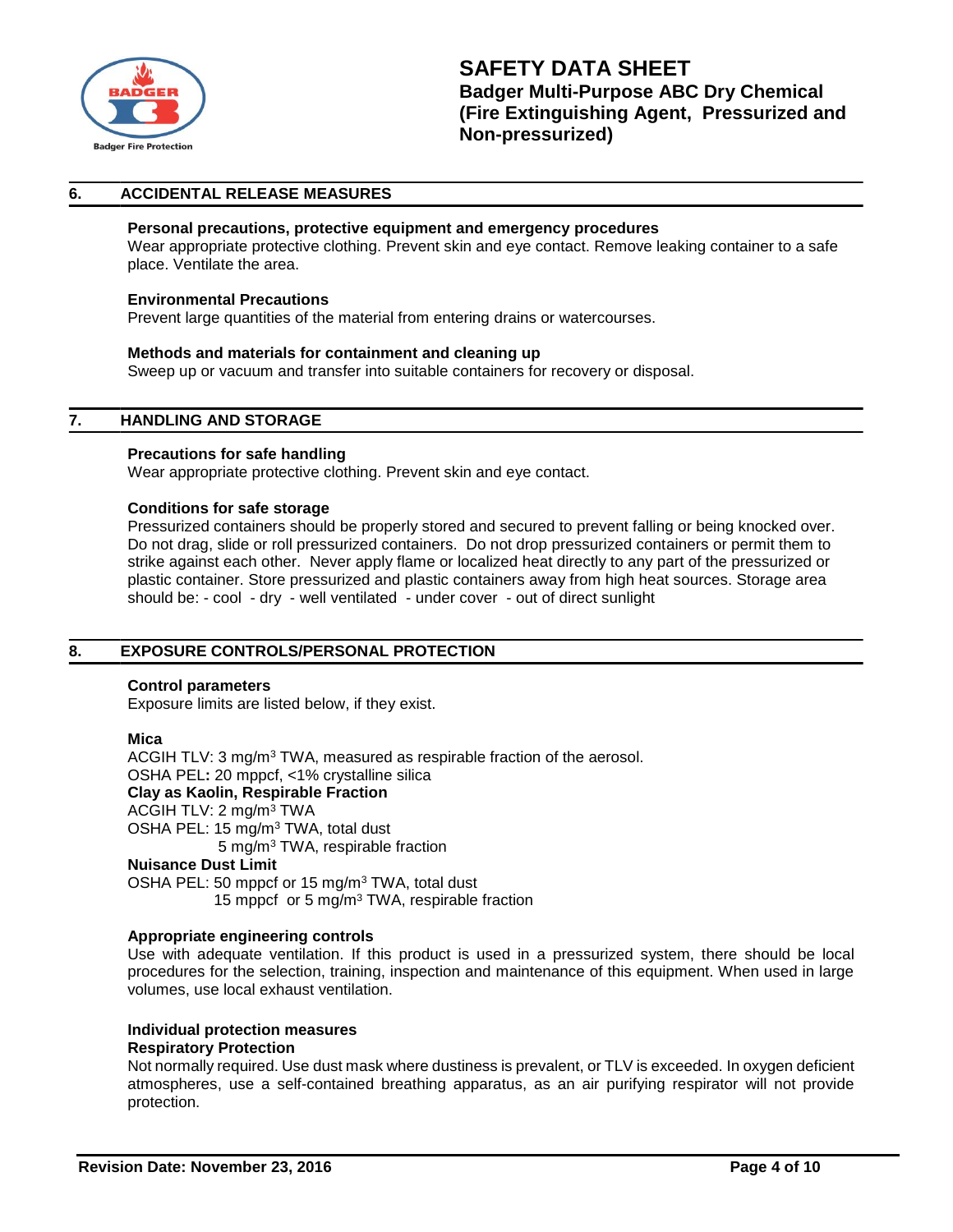

# **8. EXPOSURE CONTROLS/PERSONAL PROTECTION**

**Skin Protection** Gloves **Eye/Face Protection** Chemical goggles or safety glasses with side shields. **Body Protection** Normal work wear.

# **9. PHYSICAL AND CHEMICAL PROPERTIES**

# **Non- Pressurized**

| Appearance                        |                                                        |
|-----------------------------------|--------------------------------------------------------|
| <b>Physical State</b>             | Solid (powder)                                         |
| Color                             | Pale Yellow                                            |
| Odor                              | Odorless                                               |
| <b>Odor Threshold</b>             | No data available                                      |
| рH                                | Not applicable                                         |
| <b>Specific Gravity</b>           | No data available                                      |
| <b>Boiling Range/Point (°C/F)</b> | Not applicable                                         |
| <b>Melting Point (°C/F)</b>       | No data available                                      |
| Flash Point (PMCC) (°C/F)         | Not flammable                                          |
| <b>Vapor Pressure</b>             | No data available                                      |
| <b>Evaporation Rate (BuAc=1)</b>  | No data available                                      |
| <b>Solubility in Water</b>        | No data available                                      |
| Vapor Density (Air = $1$ )        | Not applicable                                         |
| VOC (g/l)                         | None                                                   |
| <b>VOC (%)</b>                    | None                                                   |
| Partition coefficient (n-         | No data available                                      |
| octanol/water)                    |                                                        |
| <b>Viscosity</b>                  | No data available                                      |
| <b>Auto-ignition Temperature</b>  | No data available                                      |
| <b>Decomposition Temperature</b>  | No data available                                      |
| <b>Upper explosive limit</b>      | No data available                                      |
| Lower explosive limit             | No data available                                      |
| <b>Flammability (solid, gas)</b>  | No data available                                      |
| <b>Expellant</b>                  |                                                        |
| Appearance                        |                                                        |
| <b>Physical State</b>             | Compressed gas                                         |
| Color                             | Colorless                                              |
| Odor                              | None                                                   |
| <b>Odor Threshold</b>             | No data available                                      |
| рH                                | Not applicable                                         |
| <b>Specific Gravity</b>           | 0.075 lb/ft <sup>3</sup> @70°F as vapor (Nitrogen)     |
|                                   | 0.1144 lb/ft <sup>3</sup> (Carbon dioxide gas density) |
| <b>Boiling Range/Point (°C/F)</b> | -196°C/-321 °F(Nitrogen)                               |
|                                   | -78.5 °C /-109.3°F (Carbon Dioxide)                    |
| <b>Melting Point (°C/F)</b>       | No data available                                      |
| Flash Point (PMCC) (°C/F)         | Not flammable                                          |
| <b>Vapor Pressure</b>             | 838 psig @70°F and 1 atmosphere(Carbon Dioxide)        |
|                                   |                                                        |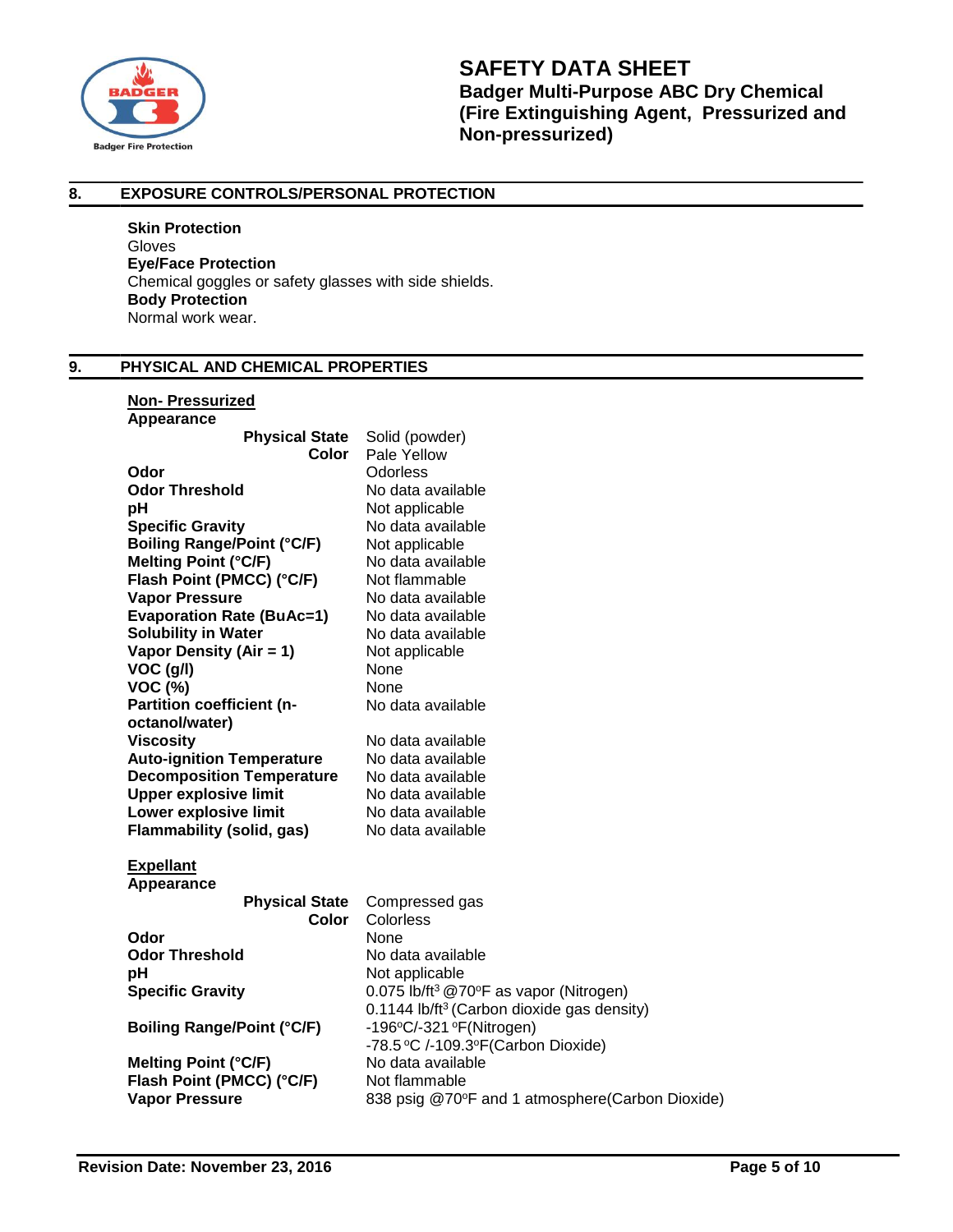

# **9. PHYSICAL AND CHEMICAL PROPERTIES**

| No data available |
|-------------------|
| No data available |
| Not applicable    |
| None              |
| None              |
| No data available |
|                   |
| Not applicable    |
| No data available |
| No data available |
| Not explosive     |
| Not explosive     |
| Not flammable     |
|                   |

# **10. STABILITY AND REACTIVITY**

#### **Reactivity**

Pressurized containers may rupture or explode if exposed to heat.

#### **Chemical Stability**

Stable under normal conditions.

# **Possibility of hazardous reactions**

Hazardous polymerization will not occur.

#### **Conditions to Avoid**

Exposure to direct sunlight - contact with incompatible materials

**Incompatible Materials** Strong oxidizing agents - strong acids - sodium hypochlorite

#### **Hazardous Decomposition Products**

Oxides of carbon - ammonia - oxides of phosphorus - nitrogen oxides

# **11. TOXICOLOGICAL INFORMATION**

#### **Acute Toxicity**

Monoammonium Phosphate: Oral LD50 (Rat) 5750 mg/kg Dermal LD50 (Rabbit) >5000mg/kg Inhalation LC50 (Rat) 5.1mg/l Mica: Oral LD50 (Rat) >2000 mg/kg Amorphous Silica: Oral LD50 (Rat) >5000 mg/kg Dermal LD50 (Rabbit) >2000mg/kg Clay: Oral LD50 (Rat) >5000 mg/kg Dermal LD50 (Rabbit) >5000mg/kg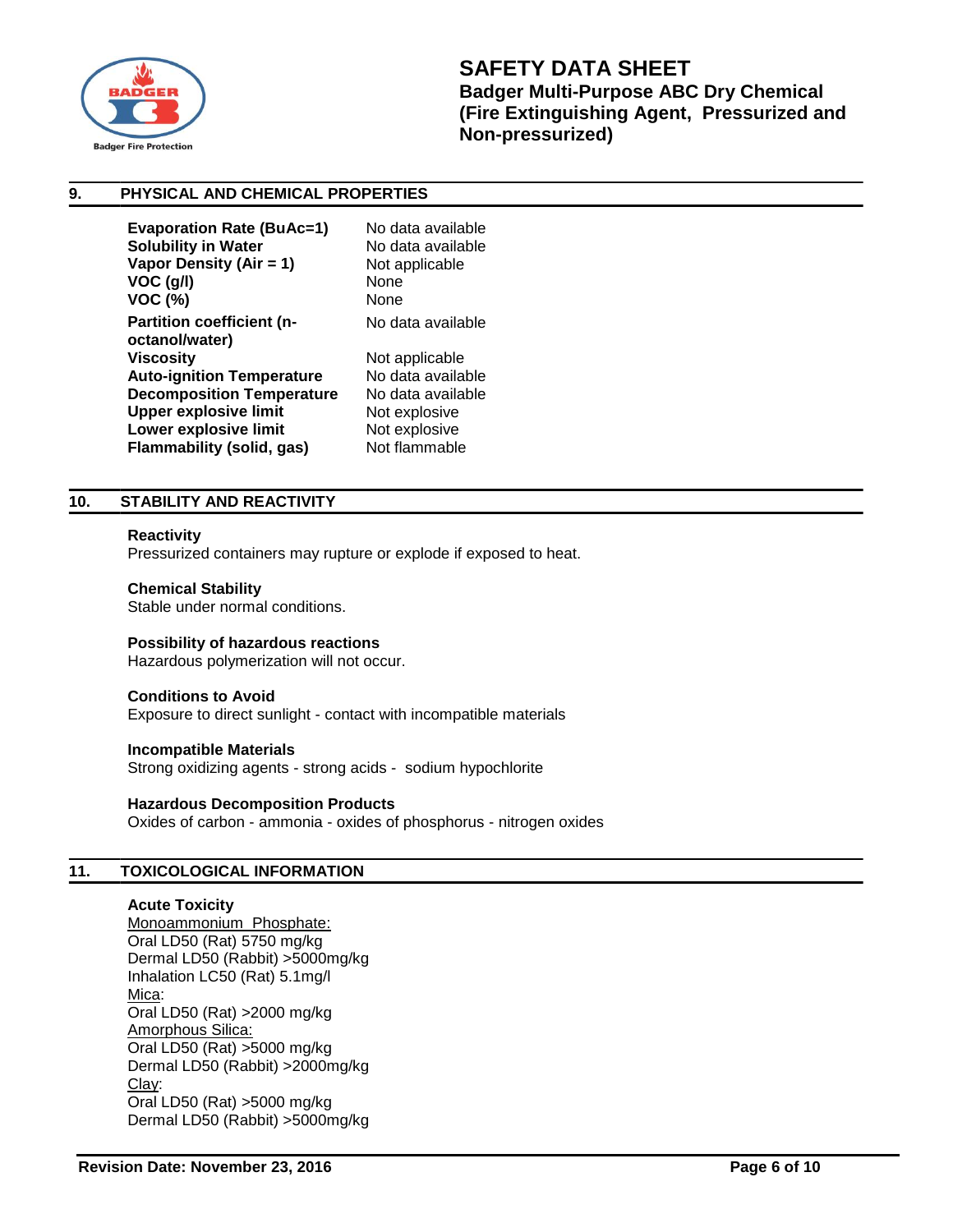

# **11. TOXICOLOGICAL INFORMATION**

**Nitrogen** Simple asphyxiant Carbon Dioxide Simple asphyxiant LCLo (inhalation in humans): 90,000ppm/ 5 minutes.

# **Specific Target Organ Toxicity (STOT) – single exposure**

Monoammonium Phosphate: Available data indicates this component is not expected to cause target organ effects after a single exposure.

Nitrogen: Exposure to nitrogen gas at high concentrations can cause suffocation by reducing oxygen available for breathing. Breathing very high concentrations can cause dizziness, shortness of breath, unconsciousness or asphyxiation.

# **Specific Target Organ Toxicity (STOT) – repeat exposure**

Monoammonium Phosphate: Available data indicates this component is not expected to cause target organ effects after repeat exposure.

# **Serious Eye damage/Irritation**

Monoammonium Phosphate: Not irritating (rabbit) Mica: Not irritating (rabbit)

# **Skin Corrosion/Irritation**

Monoammonium Phosphate: Not irritating in rabbit test study Mica: Not irritating (rabbit)

# **Respiratory or Skin Sensitization**

Monoammonium Phosphate: Not skin sensitizing based on test (Mouse local lymphnode assay (LLNA)) on an analogous compound.

# **Carcinogenicity**

Mica may contain small quantities of quartz (crystalline silica) as an impurity. Prolonged exposure to respirable crystalline silica dust at concentrations exceeding the occupational exposure limits may increase the risk of developing a disabling lung disease known as silicosis. IARC has classified Silica Dust, Crystalline, in the form of quartz or cristobalite as 1 (carcinogenic to humans).

# **Germ Cell Mutagenicity**

Monoammonium Phosphate: Not mutagenic in the mouse lymphoma cells in mammalian cell gene mutation assay

# **Reproductive Toxicity**

Monoammonium Phosphate: Available data indicates this component is not expected to cause reproductive toxicity or birth defects.

# **Aspiration Hazard**

Not an aspiration hazard.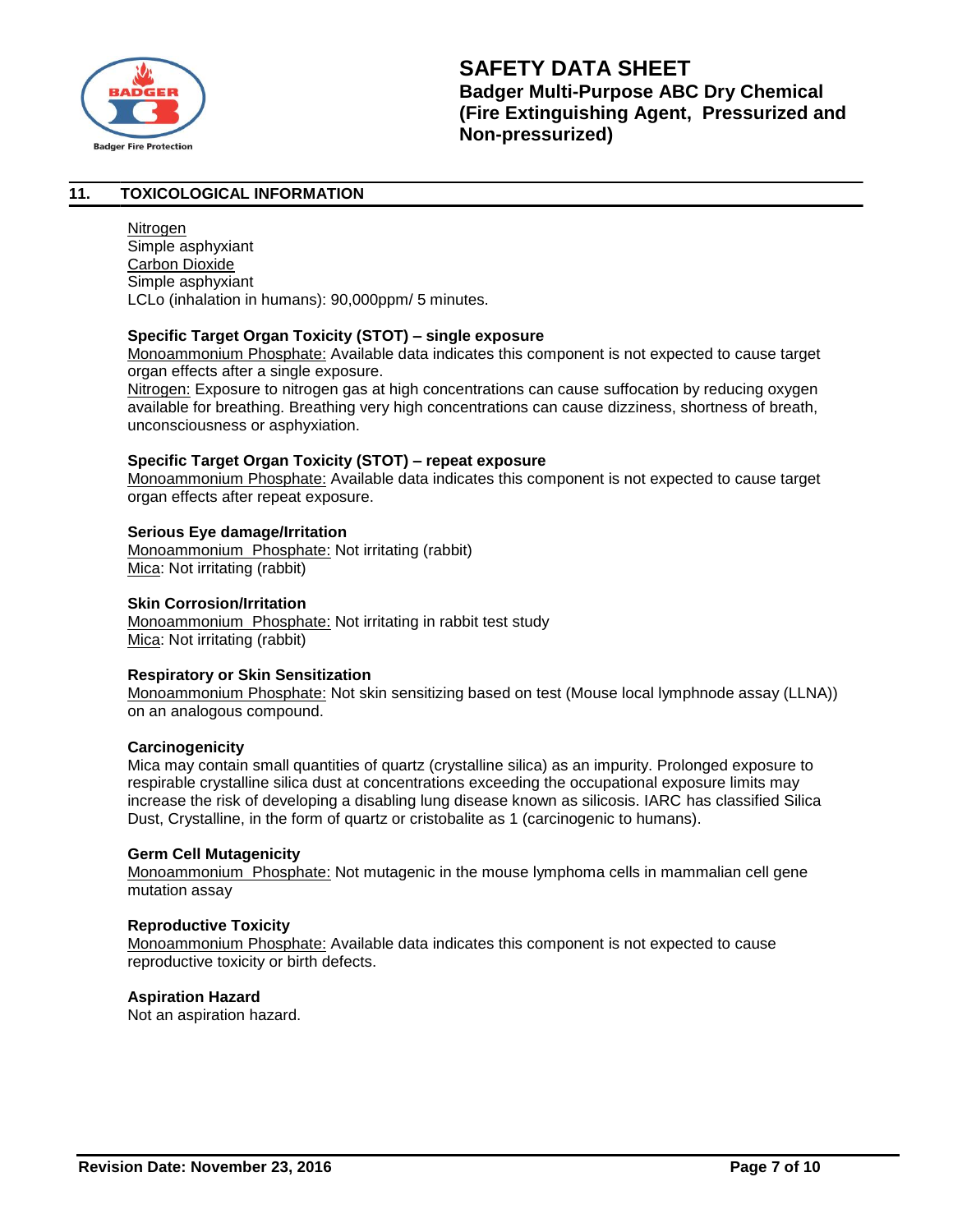

# **12. ECOLOGICAL INFORMATION**

### **Ecotoxicity**

Monoammonium Phosphate: LC50 rainbow trout >100 mg/l 96h LC50 water flea 1790 mg/l 72h (similar substance)

#### **Mobility in soil**

No relevant studies identified.

#### **Persistence/Degradability**

No relevant studies identified.

#### **Bioaccumulative Potential**

No relevant studies identified.

# **Other adverse effects**

No relevant studies identified.

# **13. DISPOSAL CONSIDERATIONS**

### **Disposal Methods**

Dispose of container in accordance with all applicable local and national regulations.

# **14. TRANSPORT INFORMATION**

Safety Data Sheet information is intended to address a specific material and not various forms or states of containment.

#### Special Precautions for Shipping:

Individuals must be certified as Hazardous Material Shipper for all transportation modes. Pressurized Fire Extinguishers are considered a hazardous material by the US Department of Transportation and Transport Canada.

| <b>DOT CFR 172.101 Data</b>     | Fire extinguishers, 2.2, UN1044                              |
|---------------------------------|--------------------------------------------------------------|
| <b>UN Proper Shipping Name</b>  | Fire extinguishers                                           |
| <b>UN Class</b>                 | (2.2)                                                        |
| <b>UN Number</b>                | UN1044                                                       |
| <b>UN Packaging Group</b>       | Not applicable                                               |
| <b>Classification for AIR</b>   | Consult current IATA Regulations prior to shipping by air.   |
| <b>Transportation (IATA)</b>    |                                                              |
| <b>Classification for Water</b> | Consult current IMDG Regulations prior to shipping by water. |
| <b>Transport IMDG</b>           |                                                              |

When shipping via ground, portable fire extinguishers pressurized to less than 241 psi and of less than 1100 cubic inches in size meet the requirements of "Limited Quantity" as referenced in 49 CFR 173.309 (2010). There is no limited quantity designation for fire extinguishers when shipped by air or water.

This section is believed to be accurate at the time of preparation. It is not intended to be a complete statement or summary of the applicable laws, rules, or hazardous material regulations, and is subject to change. Users have the responsibility to confirm compliance with all laws, rules, and hazardous material regulations in effect at the time of shipping.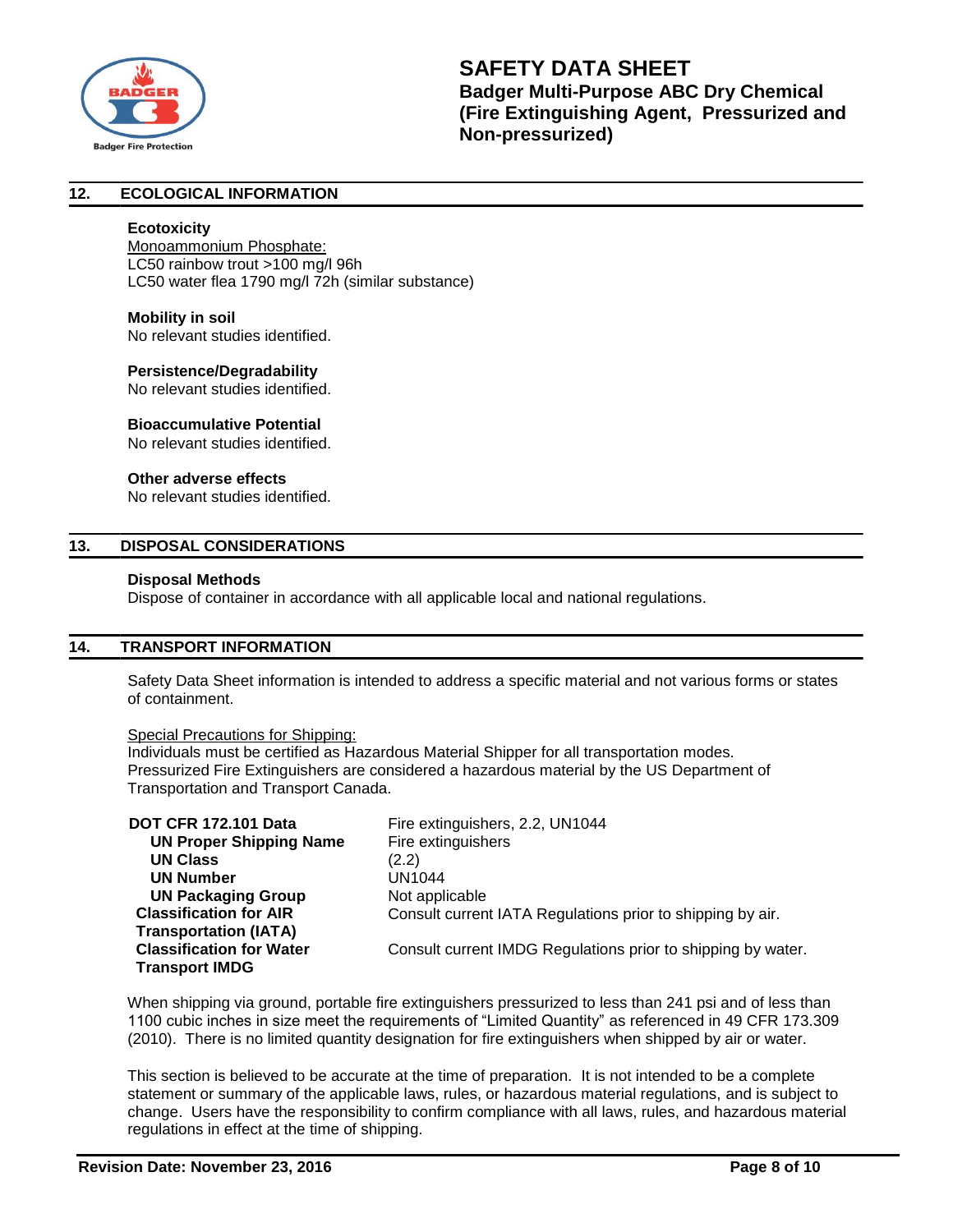

# **15. REGULATORY INFORMATION**

# **United States TSCA Inventory**

This product contains ingredients that are listed on or exempt from listing on the EPA Toxic Substance Control Act Chemical Substance Inventory.

### **Canada DSL Inventory**

All ingredients in this product are listed on the Domestic Substance List (DSL) or the Non-Domestic Substance List (NDSL) or are exempt from listing.

#### **SARA Title III Sect. 311/312 Categorization: Pressurized**  Pressure hazard

**SARA Title III Sect. 311/312 Categorization: Non-pressurized** None

# **SARA Title III Sect. 313**

This product does not contain any chemicals that are listed in Section 313 at or above de minimis concentrations.

#### **16. OTHER INFORMATION**

#### **NFPA Ratings**

NFPA Code for Health - 1 NFPA Code for Flammability - 0 NFPA Code for Reactivity - 0 NFPA Code for Special Hazards - None

# **HMIS Ratings**

HMIS Code for Health - 1 HMIS Code for Flammability - 0 HMIS Code for Physical Hazard - 0 HMIS Code for Personal Protection - See Section 8 \*Chronic

# **Legend**

ACGIH: American Conference of Governmental Industrial Hygienists CAS#: Chemical Abstracts Service Number EC50: Effect Concentration 50% IARC: International Agency for Research on Cancer LC50: Lethal Concentration 50% LD50: Lethal Dose 50% N/A: Denotes no applicable information found or available OSHA: Occupational Safety and Health Administration PEL: Permissible Exposure Limit STEL: Short Term Exposure Limit TLV: Threshold Limit Value TSCA: Toxic Substance Control Act

Revision Date: November 23, 2016 Replaces: October 1, 2015 Changes made: Update to company address.